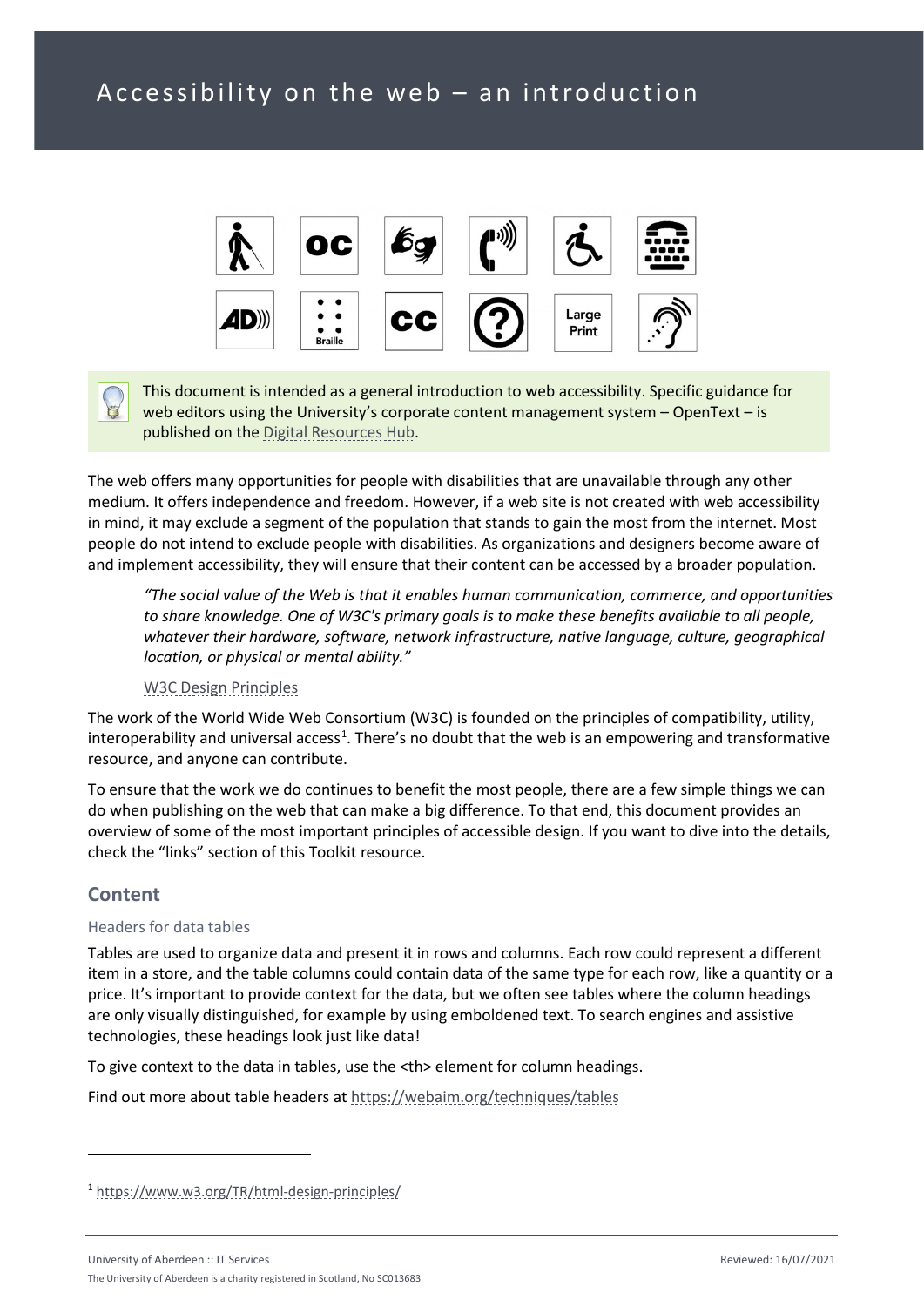#### Heading hierarchy

Content on a page is usually split into sections, with headings to indicate what the sections are about. In the code behind the page, these headings are given numbers, e.g. heading 1, heading 2, heading 3, and this helps to provide context about the page content to all users - including search engines.

Headings should follow a logical sequence, so don't skip levels. For example, don't jump from heading 2 to heading 4.

Find out more about hierarchy at<https://webaim.org/techniques/semanticstructure/>

## Meaningful links

Links are possibly the most powerful features of the web; any page can link to any other. When you create a link you give it the address of the destination page, but you should also make sure that the text you transform into a link - the anchor - is meaningful. This helps all users, especially screen-reader users and search engines. **Don't use** "click here".

Links should open in the same tab/window. If you are linking to a document, let the user's browser default behaviour handle it.

Find out more about meaningful links at<https://webaim.org/techniques/hypertext>

## Caption/transcripts for media

Videos and live audio must have captions and a transcript. With archived audio, a transcription may be enough.

Find out more about captioning at<https://webaim.org/techniques/captions/>

## Descriptions for images ("alt text")

Alternative text provides a textual alternative to non-text content in web pages. It is especially helpful for people who are blind and rely on a screen reader to have the content of the website read to them.

So. if an image conveys meaning or has a function, add a description so that users of assistive technologies can also benefit from its context. This is even more important if you are using the image as a link anchor.

Even if the image is just for decoration, **never** leave the alt text blank. Simply add **alt=""** to the image source code. This lets a screen reader know that the image is not important to the content. (**Note**: OpenText automatically adds alt="" to all images that you haven't added a description to.)

Find out more about using image descriptions at<https://webaim.org/techniques/alttext/>

#### Accessible non-HTML content

This includes [PDF files,](https://webaim.org/techniques/acrobat/) [Microsoft Word](https://webaim.org/techniques/word/) documents[, PowerPoint](https://webaim.org/techniques/powerpoint/) presentations and [Adobe Flash](https://webaim.org/techniques/flash) content.

PDF documents and other non-HTML content must be as accessible as possible. If you cannot make it accessible, consider using HTML instead or, at the very least, provide an accessible alternative. PDF documents should also include a series of tags to make it more accessible. A tagged PDF file looks the same, but it is almost always more accessible to a person using a screen reader. See Toolkit'[s Accessibility for](https://www.abdn.ac.uk/toolkit/skills/accessibility-for-authorscreators/)  [Authors/Creators resource](https://www.abdn.ac.uk/toolkit/skills/accessibility-for-authorscreators/) for guidance on creating accessible documents.

#### Do not rely on colour to convey meaning

The use of colour can enhance comprehension, but do not use colour alone to convey information. That information may not be available to a person who is colourblind and will be unavailable to screen reader users.

Find out more about working with colour at<https://webaim.org/articles/visual/colorblind>

#### Content is clearly written and easy to read

There are many ways to make your content easier to understand. Write clearly, [use standard fonts,](https://webaim.org/techniques/fonts/) and use [headings and lists appropriately.](https://webaim.org/techniques/semanticstructure/)

Find out more at writing clearly and simply a[t https://webaim.org/techniques/writing/](https://webaim.org/techniques/writing/)